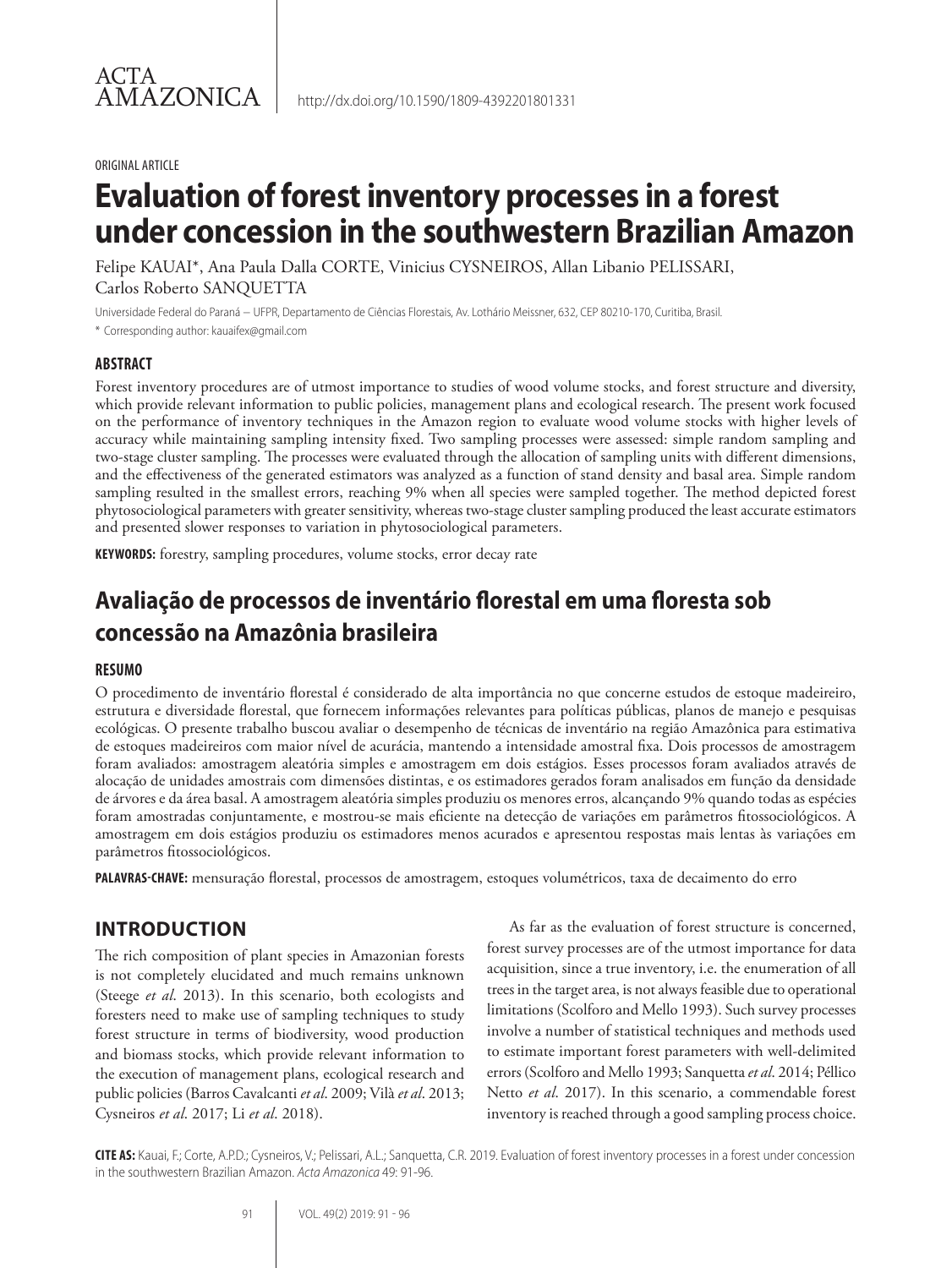Forest inventories in tropical forests tend to display great errors in tree variable estimations, mainly due to the heterogeneity and complexity of the spatial distribution of species, particularly those with low density (Ubialli *et al*. 2009). In the Amazon region, where forest growth must be monitored after implementation of sustainable management plans, continuous forest inventories are executed through the allocation of permanent sampling plots and requires precise confidence intervals for parameter estimations (Sanquetta *et al*. 2014).

Sampling in clusters has been introduced based on the assumption that random samples could be merged together with the aim to reduce displacement costs and overcome operational limitations (Queiroz *et al*. 2011). The Maltese cross unit technique, which is a case of the two-stage cluster sampling, introduced by Péllico Netto and Brena (1997), has become a cornerstone in Brazilian national forest inventory methodology (Sanquetta *et al*. 2014). Studies focusing on the comparison of different sampling techniques are scarce (Ubialli *et al*. 2009; Motz *et al*. 2010; Dalla Corte *et al*. 2013; Baraloto *et al*. 2013; Péllico Netto *et al*. 2017), yet they are paramount to the identification of techniques best suited for data exploitation in tropical forests, with far-reaching consequences for the efficacy of public policies and strategies for forest stock management, as well as for ecological research of species of interest (Péllico Netto *et al*. 2017).

We aimed at assessing the precision of two forest inventory processes with respect to variation in sampling plot size in an area of Amazon forest. We hypothesized that relative sampling errors differ between sampling processes, showing an inverse relationship with stand density and basal area. The estimators were adjusted to predict wood volume per unit of area and the precision of estimators was evaluated for the sampling of 12 tropical species.

## **MATERIAL AND METHODS**

#### **Study area**

The research area is located in Jamari National Forest (Jamari NF), in the north of the state of Rondônia, in the southwestern Brazilian Amazon, between 09°00'00"S and 09º30'00''S, and 62º44'05''W and 63º16'64''W, with a total area of approximately 220,000 hectares. The regional climate is classified as Kw with a well-defined dry period in winter, in accordance with the Köppen system. The mean annual precipitation is 2,400 mm with a mean annual temperature of 25 °C (Cysneiros *et al*. 2016). The Jamari NF is the first to be under concession in Brazil, with an area of approximately 96,000 hectares currently under sustainable management by private companies, while the remaining area is destined to conservation and use by traditional populations (Amata 2013).

#### **Data acquisition**

We assessed an area of 1,926.71 hectares within the Jamari NF area under concession in which a census for all trees with diameter at breast height greater than 40 cm was carried out in 2014-2015, before harvesting (Cysneiros *et al*. 2016). All trees were georreferenced. The twelve most explored species were selected, comprising 6,404 individuals (Table 1). All spatial data were analyzed using ArcMap™ 10.5 software by Esri. ArcMap™ is the intellectual property of Esri© and is used herein under license.

#### **Data processing**

We aimed at assessing and comparing simple random sampling (SRS) and two-stage cluster sampling (TSCS) (Figure 1) with the methodology of the Brazilian National Forest Inventory (IFN in Portuguese) for estimation of wood volume in

**Table 1.** Main timber species exploited in the concession area of Jamari National Forest (Rondônia state, southwestern Brazilian Amazon), indicating their respective basal area and stand density in the inventory area used to run sampling simulations.

| <b>Species</b>                       | Basal area<br>$(m2 ha-1)$ | Stand density<br>$(100$ trees ha <sup>-1</sup> ) |
|--------------------------------------|---------------------------|--------------------------------------------------|
| Peltogyne paniculata Benth.          | 0.2654                    | 83.1                                             |
| Caryocar glabrum Pers.               | 0.0884                    | 18.7                                             |
| <i>Brosimum rubescens</i> Taub.      | 0.0600                    | 14.9                                             |
| Astronium lecointei Ducke.           | 0.2861                    | 67.4                                             |
| Clarisia racemosa Ruíz & Pay.        | 0.1082                    | 33.1                                             |
| Apuleia leiocarpa (Vogel) J.F.Macbr. | 0.0293                    | 4.6                                              |
| Couratari stellata A. C. Sm.         | 0.1761                    | 30.2                                             |
| Goupia glabra Aubl.                  | 0.0951                    | 17.8                                             |
| Dipteryx odorata (Aubl.) Willd.      | 0.0915                    | 21.1                                             |
| Qualea paraensis Ducke.              | 0.0624                    | 18.4                                             |
| Hymenolobium heterocarpum Ducke.     | 0.1413                    | 23.8                                             |
| Dinizia excelsa Ducke.               | 0.5903                    | 51.3                                             |



Figure 1. Sampling plot distribution design of sampling processes used in the simulations performed on census data from a sustainable management forest area in Jamari National Forest, southwestern Brazilian Amazon. A – simple random sampling; B – two-stage cluster sampling with a Maltese cross unit.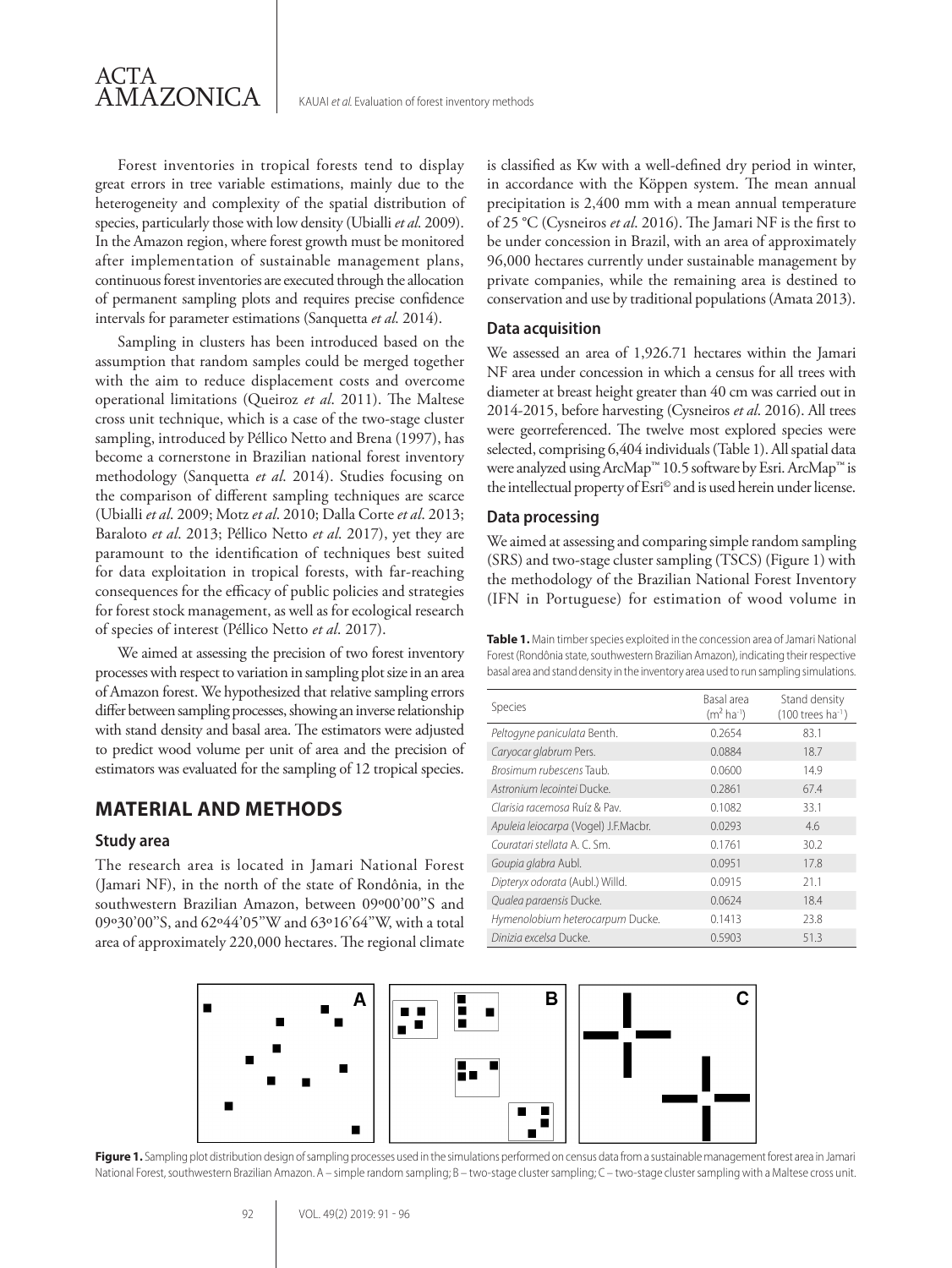

Amazonian Forest inventories. For the SRS four different rectangular sampling unit sizes were used: 2,000 m² (20 x 100 m), 4,000 m² (40 x 100 m), 6,000 m² (30 x 200 m), and 8,000  $m<sup>2</sup>$  (40 x 200 m). The same unit sizes were used for the TSCS, but the primary unit was fixed in a square area of 40,000 m². The IFN method is performed in clusters through the Maltese cross unit methodology (Figure 1), with subunits of 8,000 m² (40 x 200 m) and was compared to the SRS and TSCS processes in the present study (Table 2). The simulations were conceived with the aid of ArcMap™ for a sampling intensity of 10% of the total area. Further information about the sampling processes are available in Sanquetta *et al*. (2014).

Sampling processes were applied for estimation of wood volume for individual species as well as for all species combined, and the corresponding relative sampling errors associated with the sampling estimates were computed (for a detailed description of computations and formulae see Sanquetta *et al*. 2014). All errors were computed within a 95% confidence interval and the error limit set at 10%.

In order to further analyze sampling accuracy, errors were weighted according to species density by multiplying the relative sampling error by the number of individuals of a particular species and then dividing this product by the total number of individuals in the sampling area. The weighted relative sampling error is a measure of the inventory estimators' accuracy at the species level, and therefore the behavior of the estimators is not analyzed only with respect to the population, but rather expresses their effectiveness when singular species are considered. The mean of the weighted relative sampling error is given by:

$$
\overline{e_w} = \frac{1}{n} \sum_{i=1}^n (e_{wi})
$$

where  $e_w$  denotes the weighted relative sampling error of a particular species, *n* the number of species, and  $\overline{e_w}$  the weighted mean sampling error.

**Table 2.** Summary of sampling parameters used in simulations of three inventory processes using data from a sustainable management forest area in Jamari National Forest, southwestern Brazilian Amazon. N plots = number of plots for a 10% sampling intensity.

| Sampling process                  | Sampling plot size<br>(m <sup>2</sup> ) | N plots |
|-----------------------------------|-----------------------------------------|---------|
| Simple random sampling (SRS)      | 2,000                                   | 964     |
|                                   | 4.000                                   | 482     |
|                                   | 6,000                                   | 321     |
|                                   | 8,000                                   | 241     |
| Two-stage cluster sampling (TSCS) | 2,000                                   | 964     |
|                                   | 4,000                                   | 482     |
|                                   | 6,000                                   | 321     |
|                                   | 8,000                                   | 241     |
| Maltese cross unit (IFN)          | 8,000                                   | 241     |

Weighted relative sampling errors were compared among the sampling processes using Analysis of Variance (ANOVA). Fisher's Least Square Difference (LSD) post-hoc test was used performed so as to identify which means diverged.

Linear regression models were fitted to the log-transformed data to analyze the behavior of the relative sampling error as a function of stand density and basal area. By definition, the regression slope corresponds to the tangent of the line generated by the fitting of the linear regression on the data. Means of slopes were calculated for SRS and TSCS, since only these processes varied in terms of sample size. Data were treated in Excel and R Studio 3.4.1 (R Core Team 2017) and graphs were made using the package ggplot2 (Wickham 2009).

### **RESULTS**

The weighted relative sampling error means differed significantly among the sampling processes (ANOVA,  $p =$ 8.25 x  $10^{-28}$ ). TSCS differed significantly from the other processes (Fischer LSD) and had the highest mean values for weighted relative sampling errors (Figure 2). Although the weighted relative sampling error of SRS and IFN did not differ statistically, the error for SRS was smaller than for IFN, particularly when all species were sampled together. The relative sampling error ranged from 9% for SRS using 2,000 m² to 21.7% for IFN using 8,000 m² (Table 3).

The relative sampling error was significantly correlated with stand density in all cases ( $R^2 > 0.85$ ,  $p < 0.05$ ). The linear regression models for stand density (Figure 3) had a mean negative slope of -0.4624, with a standard deviation of 0.0348. The relative sampling error had a weaker, but still significant relationship with basal area in all cases ( $p < 0.05$ ). The linear regression models for basal area (Figure 4) had a mean negative slope of -0.3756, with a standard deviation of 0.0347.

**Table 3.** Mean weighted relative sampling error, mean relative sampling error and relative sampling error for all species combined for sampling simulations with three forest inventory methods (simple random sampling, SRS; two-stage cluster sampling, TSCS; Maltese cross unit, IFN) and different sampling plot sizes (2000, 4000, 6000 and 8000 m<sup>2</sup>) using data from a sustainable management forest area in Jamari National Forest, southwestern Brazilian Amazon. Values are the mean ± standard deviation.

| Method/plot size  | Mean weighted<br>relative SE (%) | Mean relative SF<br>(% ) | Relative SF all<br>species (%) |
|-------------------|----------------------------------|--------------------------|--------------------------------|
| SRS 2,000         | $2.14 + 0.88$                    | $32.40 \pm 13.07$        | 9.04                           |
| SRS 4,000         | $2.81 + 1.10$                    | $43.24 \pm 19.29$        | 8.25                           |
| SRS 6,000         | $2.56 \pm 0.90$                  | $34.68 \pm 15.43$        | 7.74                           |
| SRS 8,000         | $2.23 \pm 0.95$                  | $33.84 \pm 15.04$        | 10.38                          |
| <b>TSCS 2,000</b> | $17.29 + 7.24$                   | $26.91 + 0.88$           | 74.74                          |
| <b>TSCS 4,000</b> | $8.57 + 3.06$                    | $133.94 \pm 121.11$      | 25.68                          |
| TSCS 6,000        | $5.15 + 2.31$                    | $75.58 + 61.18$          | 15.06                          |
| <b>TSCS 8,000</b> | $4.38 \pm 1.82$                  | $65.31 \pm 27.19$        | 21.74                          |
| <b>IFN 8,000</b>  | $2.77 \pm 1.29$                  | $41.05 \pm 16.88$        | 21.74                          |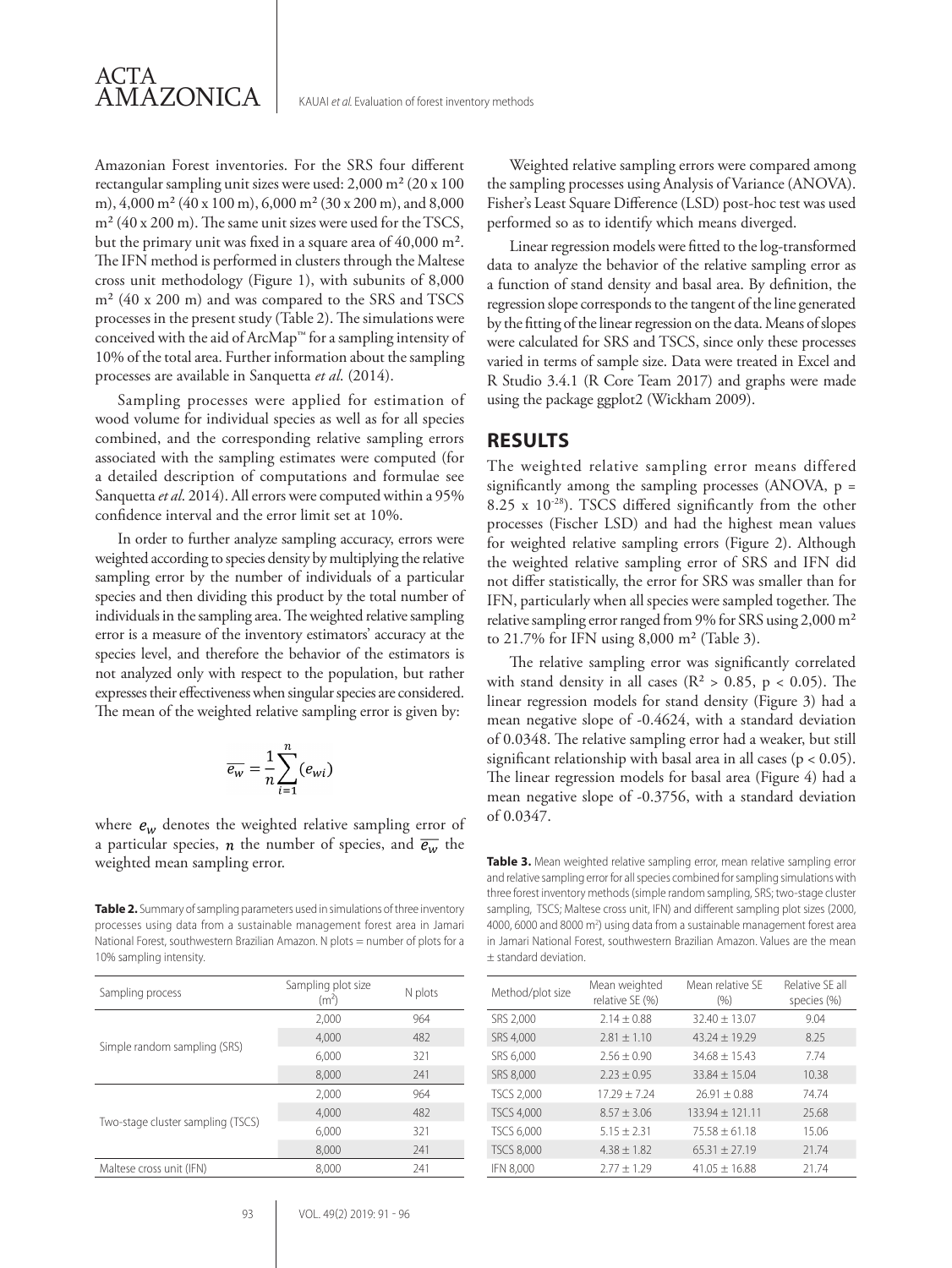



**Figure 2.** Weighted relative sampling errors as a function of sampling plot size used in inventory simulations for different sampling methods on data from a sustainable management forest area in Jamari National Forest, southwestern Brazilian Amazon. A – Simple Random Sampling. B – Two Stage Cluster Sampling.



**Figure 3.** Linear regression models of the relative sampling error as a function of stand density for simulated samplings on data from a sustainable management forest area in Jamari National Forest, southwestern Brazilian Amazon. A – simple random sampling [sampling plot sizes of 2000 m<sup>2</sup> ( $R^2$  = 0.98, p = 1.51 x 10<sup>-9</sup>), 4000  $m^{2}$  (R<sup>2</sup> = 0.96, p = 1.42 x 10<sup>-8</sup>), 6000 m<sup>2</sup> (R<sup>2</sup> = 0.94, p = 1.42 x 10<sup>-7</sup>), and 8000 m<sup>2</sup>  $(R<sup>2</sup> = 0.95, p = 4.7 \times 10<sup>-3</sup>)$ ]. B – two-stage cluster sampling [sampling plot sizes of 2,000 m<sup>2</sup> (R<sup>2</sup> = 0.94, p = 8.77 x 10<sup>-8</sup>), 4000 m<sup>2</sup> (R<sup>2</sup> = 0.95, p = 7.73 x 10<sup>-8</sup>), 6000 m<sup>2</sup>  $(R^{2} = 0.89, p = 2.98 \times 10^{-6})$ , and 8000 m<sup>2</sup> ( $R^{2} = 0.95, p = 4.12 \times 10^{-8}$ )].



**Figure 4.** Linear regression models of the relative sampling error as a function of basal area for simulated samplings on data from a sustainable management forest area in Jamari National Forest, southwestern Brazilian Amazon. A – simple random sampling [sampling plot sizes of 2000 m<sup>2</sup> ( $R^2 = 0.77$ , p = 1.1 x 10<sup>-4</sup>), 4000  $m^2$  (R<sup>2</sup> = 0.76, p = 1.5 x 10<sup>-4</sup>), 6000 m<sup>2</sup> (R<sup>2</sup> = 0.61, p = 1.6 x 10<sup>-3</sup>), and 8000 m<sup>2</sup> (R<sup>2</sup> = 0.68,  $p = 4.6 \times 10^{-3}$ ]. B – two-stage cluster sampling [sampling plot sizes of 2000  $m^2$  (R<sup>2</sup> = 0.65, p = 9.70 x 10<sup>-4</sup>), 4000 m<sup>2</sup> (R<sup>2</sup> = 0.64, p = 1.17 x 10<sup>-3</sup>), 6000 m<sup>2</sup> (R<sup>2</sup> = 0.54,  $p = 3.77 \times 10^{-3}$ ), and 8000 m<sup>2</sup> (R<sup>2</sup> = 0.79,  $p = 7.54 \times 10^{-5}$ )].

## **DISCUSSION**

Low-density species tend to generate higher sampling errors in inventories process (Machado 1988; Ubialli *et al*. 2009; Péllico Netto *et al*. 2017). To date, no modelling had been applied to relative sampling error as a function of stand density and basal area. Our results showed that the relative sampling error, which is intrinsic to the inventory procedure, decreases at a well-defined rate as stand density and basal area increase. The regression slopes of the relative sampling error as a function of stand density indicated that the effectiveness of estimators is more sensitive to the number of trees per area unit than to the basal area per unit of area, possibly because the probability of sampling a species in a plot increases with species density. This points to the fact that precisions estimates may differ among inventory processes depending on the degree of site disturbance, since increasing extraction of timber and rotting of boles alter stand density and basal area (Sagar and Singh 2006; Reis *et al*. 2014). Therefore it is relevant to know how the relative sampling error of a particular inventory process behaves in relation to stand density and basal area.

As the weighted relative sampling error is a measure of the deviations at species level, it is reasonable to expect that interspecific variations in density accounted for the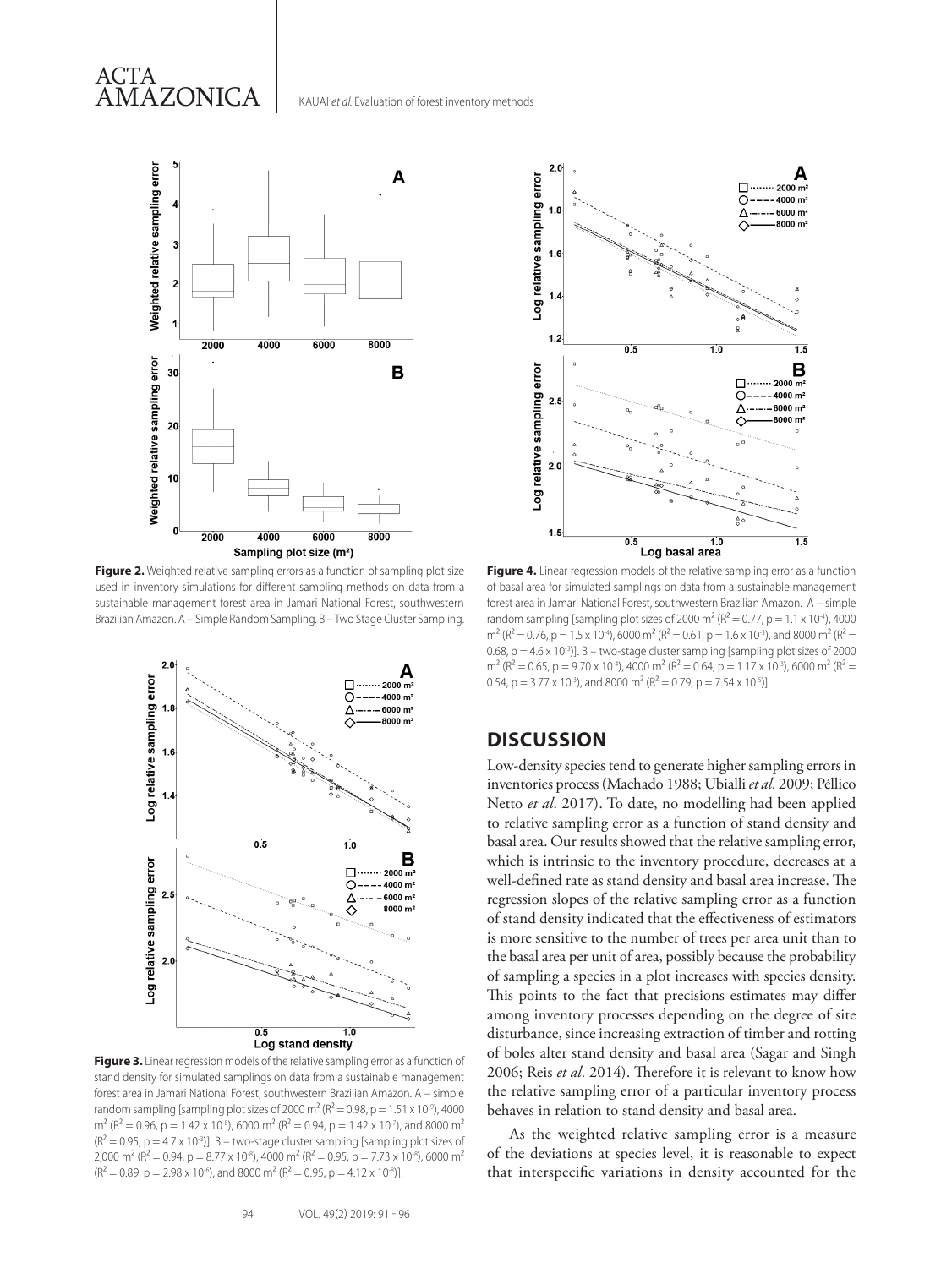

interspecific deviations in the errors, leading to differential performance of the estimators. The spatial distribution pattern of species (whether populations are aggregate and sparse) may significantly influence the accuracy of sampling estimators. Adaptive cluster sampling has been used in an attempt to increase the frequency of non-zero plots, i.e. plots with at least one sampled tree of that species (Péllico Netto *et al*. 2017). However, although relative sampling error was decreased significantly for some species, adaptive cluster sampling seemed to be as sensitive to stand density as the traditional sampling processes tested in here.

Our results show that SRS was associated with the lowest errors, independently of the sampling plot size. Furthermore, SRS relative error seemed to decrease more rapidly with the increase in stand density and basal area than did the error of TSCS. This indicates that SRS might be more accurate in capturing phytosociological variations among inventories. The greater error levels in TSCS when all species were sampled together was likely due to the fact that the variance is higher within than among clusters. However, if this is the case, it might be assumed that spatial dependence occurs at a larger scale than can be detected by the clustering of samples, as the similarity between ecosystem elements decreases with distance (Miller *et al*. 2007) and vegetation is therefore not randomly distributed. Further studies are needed to evaluate the effect of distance among sampling units on forest inventory sampling errors.

In Europe mixed forests are, on average, 24% more productive than monospecific forests, and the positive association between species richness and wood production is mediated by the increase in stand basal area (Vilà *et al*. 2013). The variance of wood production in relation to tree species richness can influence sampling error and, in the Amazon basal area and stand density seem to influence estimates of wood volume as well (Cysneiros *et al*. 2016). We thus propose that sampling procedures in tropical forests should be carried out in two steps: first, a pre-sampling is carried out to determine spatial dependence of forest phytosociological parameters, and, in a second step, sampling plots are deployed in accordance with the strata generated by the pre-sampling. This procedure needs to be associated with an evaluation of economic viability of the procedure, since cost optimization with respect to the required accuracy is one of the main drivers of forest inventory planning (Queiroz 2012).

## **CONCLUSIONS**

Simple random sampling (SRS) had a better performance than two-stage cluster sampling (TSCS), including its variant using the Maltese cross unit, when tested on census data from a sustainable management forest area in Jamari National Forest, in the southwestern Brazilian Amazon. Relative sampling errors and weighted relative sampling errors were lower for SRS, which also seemed to be more sensitive to variations in phytosociological parameters, such as stand density and basal area, as indicated by the the slopes of adjusted linear regression models. We suggest that SRS may be a better technique to sample complex forest structures such as those of Amazon forests, and the evaluation of spatial dependency of variables should be included in forest inventory processes.

## **ACKNOWLEDGMENTS**

The authors would like to thank the Conselho Nacional de Desenvolvimento Científico e Tecnológico (CNPq) for granting a scholarship to Felipe Kauai for the development of this work and Amata S.A for providing the database used in the present work. In addition, we acknowledge the BIOFIX Excellence Research Center on Carbon Sink in Biomass (Universidade Federal do Paraná − UFPR) for supporting the project.

#### **REFERENCES**

- Amata. 2013. Plano Operacional Anual 03. 2013. Unidade de Manejo Florestal III – Floresta Nacional do Jamari, Unidade de Produção Anual 03 – 2012/2013. Amata S.A., Technical report, 312p.
- Barros Cavalcanti, F.J.; Machado, S.D.A.; Hosokawa, R.T. 2009. Tamanho de unidade de amostra e intensidade amostral para espécies comerciais da Amazônia. *Floresta*, 39: 207-214.
- Baraloto, C.; Molto, Q.; Rabaud, S.; Hérault, B.; Valencia R.; Blanc, L.; Thompson, J. 2013. Rapid simultaneous estimation of aboveground biomass and tree diversity across Neotropical forests: a comparison of field inventory methods. *Biotropica*, 45: 288-298.
- Cysneiros, V.C.; Machado, S.D.A.; Pelissari, A.L.; Figueiredo Filho, A.; Urbano, E. 2016. Modeling of the commercial volume stock in an Ombrophilous Forest in the Southwest of the Amazon. *Cerne*, 22: 457-464.
- Cysneiros, V.C.; Pelissari, A.L.; Machado, S.D.A.; Figueiredo Filho, A.; David, H.C. 2017. Cluster and discriminant analyses for stem volume modelling of tree species groups in an amazon rainforest. *Journal of Tropical Forest Science*, 29: 325-333.
- Dalla Corte, A.P.; Sanquetta, C.R.; Figueiredo Filho, A.; Pereira, R.K.; Behling, A. 2013. Desempenho de métodos e processos de amostragem para avaliação de diversidade em Floresta Ombrófila Mista. *Floresta*, 43: 579-592.
- Li, S.; Lang, X.; Liu, W.; Ou, G.; Xu, H.; Su, J. 2018. The relationship between species richness and aboveground biomass in a primary *Pinus kesiya* forest of Yunnan, southwestern China. *PloS one*, 13: e0191140.
- Machado, S.D.A. 1988. Complete enumeration forest inventory versus cluster sampling method applied in the Amazonic rain forest. *Floresta*, 18: 122-130.
- Miller, J.; Franklin, J.; Aspinall, R. 2007. Incorporating spatial dependence in predictive vegetation models. *Ecological Modelling*, 202: 225-242.
- Motz, K.; Sterba, H.; Pommerening, A. 2010. Sampling measures of tree diversity. *Forest Ecology Management*. 260: 1985-1996.